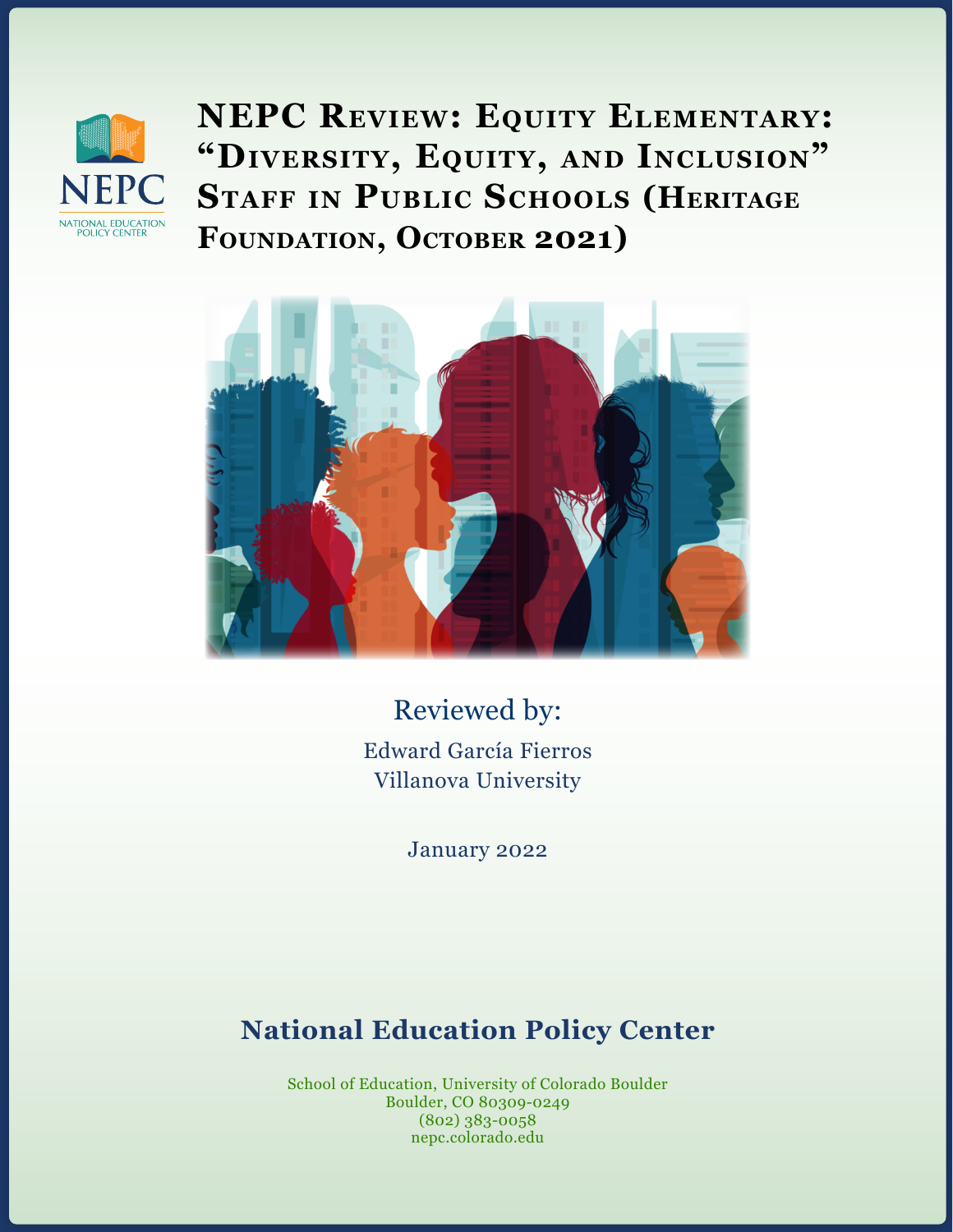#### **Acknowledgements**

#### **NEPC Staff**

Faith Boninger Publications Manager

Francesca López Academic Editor

Elaine Duggan Production Design

Alex Molnar Publications Director

Kevin Welner NEPC Director

**Suggested Citation:** Fierros, E.G.. (2022). *NEPC review: Equity elementary: "Diversity, Equity, and Inclusion" staff in public schools.* Boulder, CO: National Education Policy Center. Retrieved [date] from <http://nepc.colorado.edu/thinktank/cdos>

**Funding**: This review was made possible in part by funding from the [Great Lakes Center for Educational Research and Practice](http://www.greatlakescenter.org).





This work is licensed under a [Creative Commons Attribution-NonCommercial-](https://creativecommons.org/licenses/by-nc-nd/4.0/)**[NoDerivatives 4.0 International License](https://creativecommons.org/licenses/by-nc-nd/4.0/).** 

This publication is provided free of cost to NEPC's readers, who may make non-commercial use of it as long as NEPC and its author(s) are credited as the source. For inquiries about commercial use, please contact NEPC at [nepc@colorado.edu](mailto:nepc%40colorado.edu?subject=).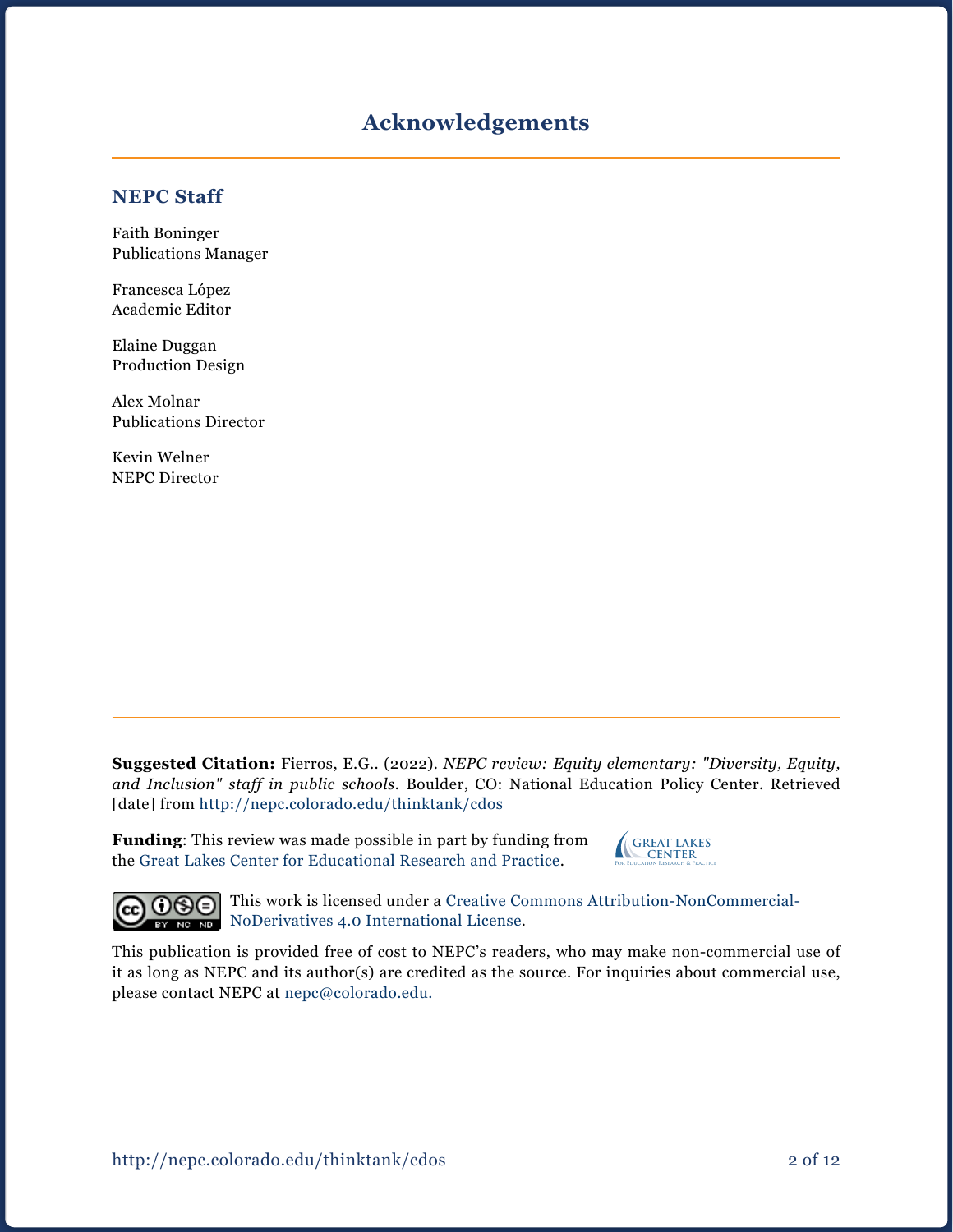

# NEPC Review: Equity Elementary: "Diversity, Equity, and Inclusion" Staff in Public Schools (HERITAGE FOUNDATION, OCTOBER 2021)

Reviewed by:

Edward García Fierros Villanova University

January 2022

#### **Summary**

A recent "Backgrounder" report from the Heritage Foundation, *Equity Elementary: "Diversity, Equity, and Inclusion" Staff in Public Schools*, objects to the increasing number of Chief Diversity Officers (CDOs) emerging on public school districts' administrative teams. The report asserts that these increases can be linked directly to their presence in higher education, where CDOs are much more commonplace. The report claims that districts with CDOs have failed to close student achievement gaps in standardized testing outcomes, exacerbated performance gaps between white and minoritized students, and advanced the Critical Race Theory goals of leftist political activists. The conclusions were based on flawed research, including a failure to properly operationalize CDOs or their responsibilities, no collection of data on the magnitude of the achievement gap before CDOs were hired, and an absence of plausible alternative explanations for the achievement. The report also promotes test-driven accountability at the expense of the learning needs of pre-K-12 public school students. As such, it is ideologically and politically motivated and fails to provide valuable guidance for policy or add to the research base on closing achievement gaps or on diversity, equity, and inclusion in K-12 settings.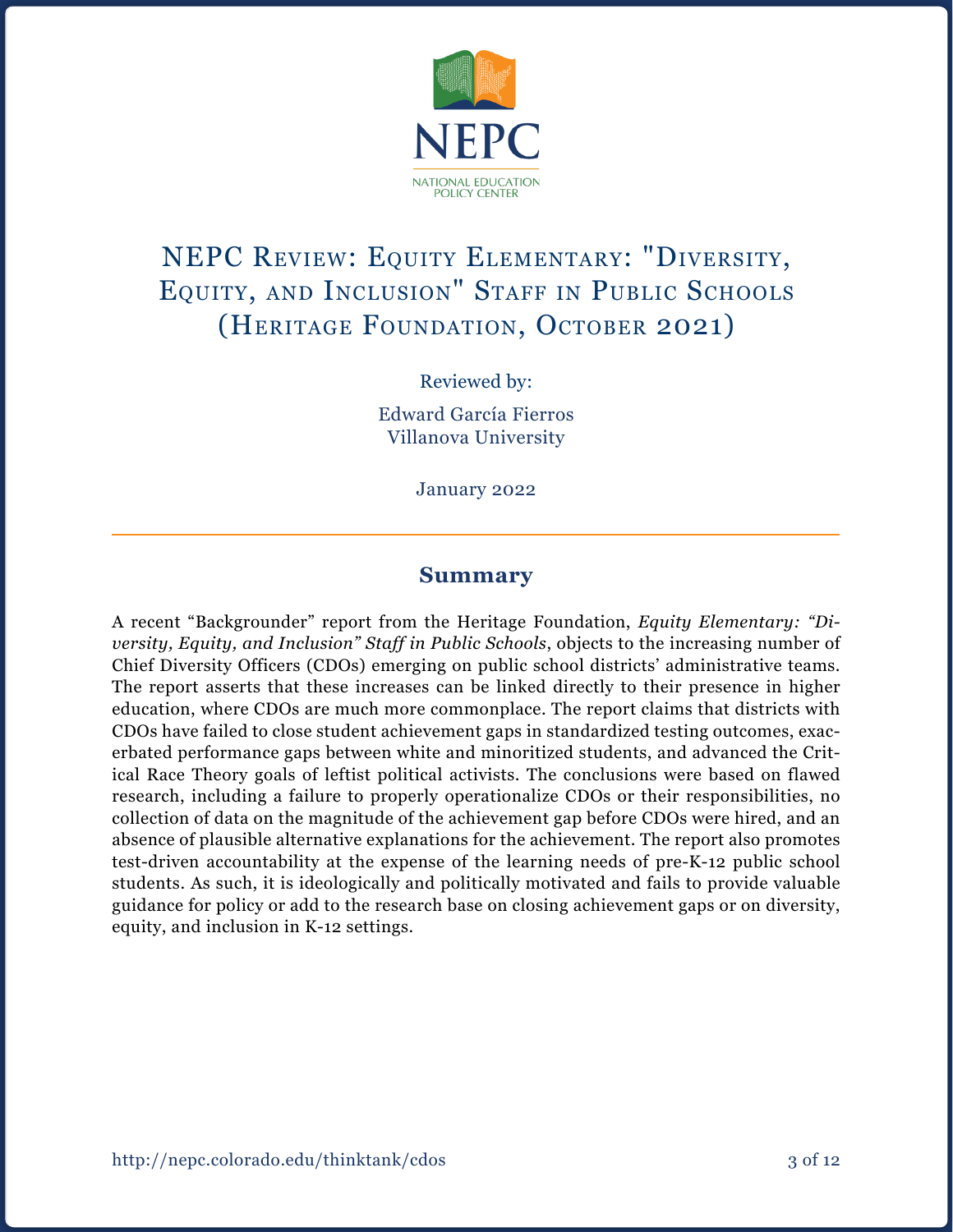

# NEPC Review: Equity Elementary: "Diversity, Equity, and Inclusion" Staff in Public Schools (HERITAGE FOUNDATION, OCTOBER 2021)

Reviewed by:

Edward García Fierros Villanova University

January 2022

## **I. Introduction**

A growing body of evidence points to the increasing demographic diversity of the U.S. K-12 public school population,<sup>1</sup> and the cognitive and socioemotional benefits of diversity for students and institutions of all backgrounds.2 This demographic diversity and the desire to better support students with non-dominant identities (e.g., race, gender, language, ability, LGBTQ+, neurodiversity) has led school districts across the U.S. to create the role of Chief Diversity Officer (CDO).

The CDO role emerged from the policies related to the Civil Rights Act of 1964, including affirmative action and equal opportunity education.3 CDOs can be found in the administrative ranks of corporations, higher education institutions, professional organizations, and school districts. CDOs, as the highest ranking diversity administrators in organizations, have "assumed an increasingly vital role in fostering a more diverse and productive learning and work environment."4 In K-12 and higher education settings, CDOs' roles "are often fluid in nature and largely dependent on institutional resources, history, context, and culture as well as the nature and structure of the CDO position."5 Like those in higher education, CDOs in K-12 school districts lead diversity offices; provide direction for diversity committees and training for faculty, staff, and administrators; help districts plan diversity initiatives; serve as compliance officers; and provide teachers guidance about building relationships with their students, implementing culturally sustaining curricula, developing inclusive assessment practices, and engaging with the community.6

In *Equity Elementary: "Diversity, Equity, and Inclusion" Staff in Public Schools, Jay P.* Greene and James D. Paul express concern that the trend of creating CDO positions in higher education has advanced to K-12 settings, is taking root there, and growing. Particularly, the report claims that CDOs hired by K-12 school districts ostensibly to close achievement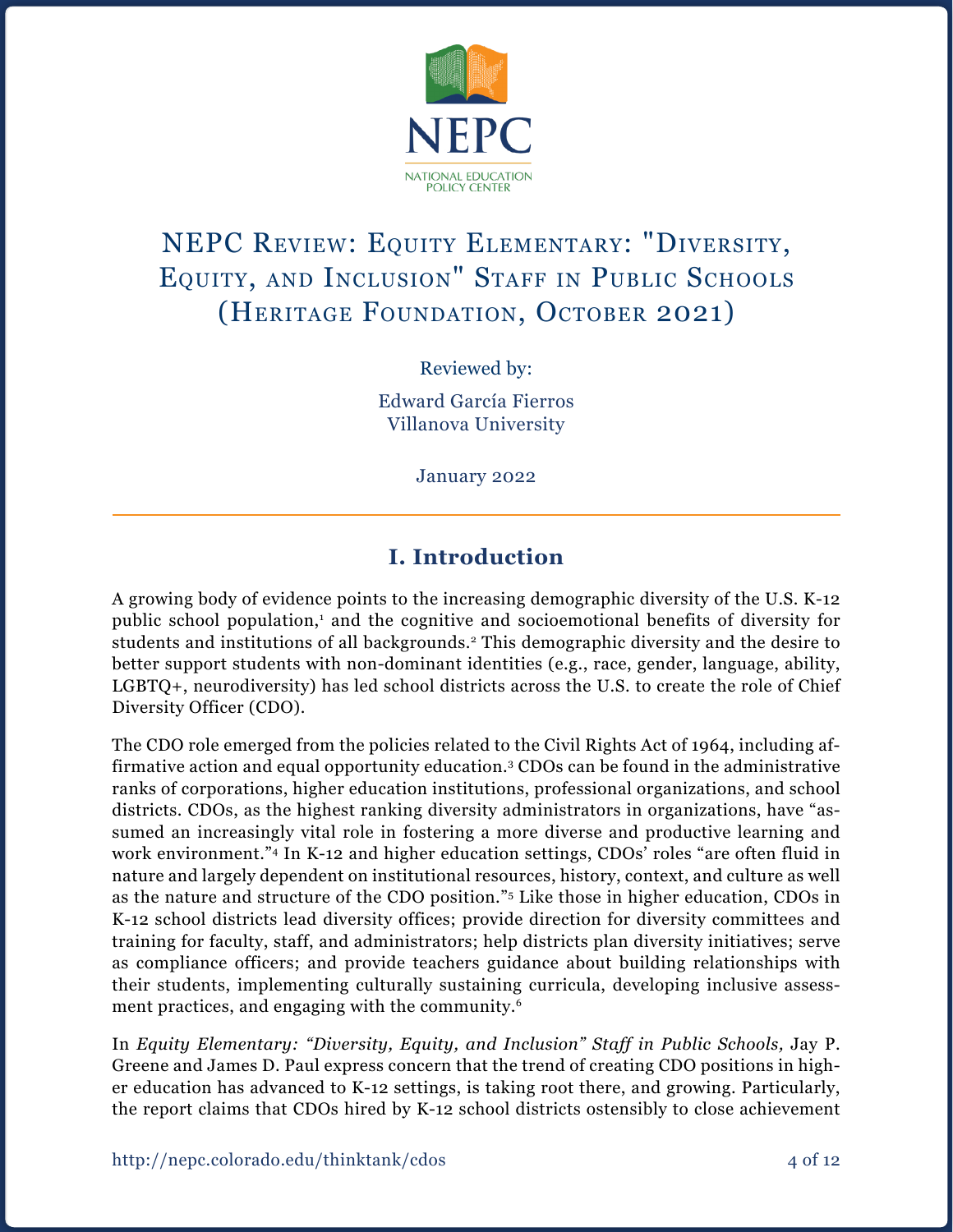gaps may, instead, hinder the success of activism on the part of parents and teachers who are opposed to "teaching critical race theory, the 1619 Project, and other radical transformations of K-12 education."*<sup>7</sup>* This worry that CDOs' work in public schools will hamper a conservative agenda frames the report's examination of the distribution and efficacy of CDOs in U.S. K-12 public schools.

## **II. Findings and Conclusions of the Report**

In its exploration of the prevalence of CDOs in districts around the U.S., the report finds that while CDOs are increasing in number in K-12 education systems overall, they are more commonly found:

- in large districts in Democratic or "blue" states;
- in districts with more Black students, more students of two or more races, more English Learners (ELLs), and more students who qualify for free or reduced lunch (FRL); and
- in districts with more school resources (as measured by pupil-to-teacher ratio).

The report argues that "all things being equal, districts with CDOs should have smaller achievement gaps than districts that do not have CDOs."8 And that "[t]he primary purpose of CDOs—according to most school district websites—is to help reduce achievement gaps between students from different backgrounds."9 It finds that employing CDOs leads to larger achievement gaps between White and Black students, between White and Hispanic students, and between wealthy and poor students. Using data from Stanford University's Educational Opportunity Project,<sup>10</sup> the report claims that "the existence of CDOs in school districts may actually exacerbate achievement gaps by implementing counterproductive interventions."<sup>11</sup>

The report concludes that, although CDO positions were created "ostensibly to close achievement gaps and advance certain goals,"<sup>12</sup> CDOs are "best understood as political activists who articulate and enforce ideological orthodoxy within school districts."13 It recommends that state legislatures oversee hiring and evaluation of district CDOs, that school districts analyze whether hiring CDOs is associated with improved academic outcomes, and that parents should determine whether or not school boards should hire CDOs.

#### **III. The Report's Rationale for Its Findings and Conclusions**

The report states its concerns about the leftist activity of CDOs as stimulating the research conducted. This research examined 554 districts with each at least 15,000 students enrolled as of 2017.14 Based on online searches for the districts' names with key terms (e.g., "diversity, equity, and inclusion") and reviews of the districts' websites, it labeled districts as "CDO" or "non-CDO" districts. It also labeled the districts as belonging to "blue" or "red" states based on the party dominant in the state's governor's office and state legislature, and classified districts based on their size. It then compared CDO and non-CDO districts on these factors,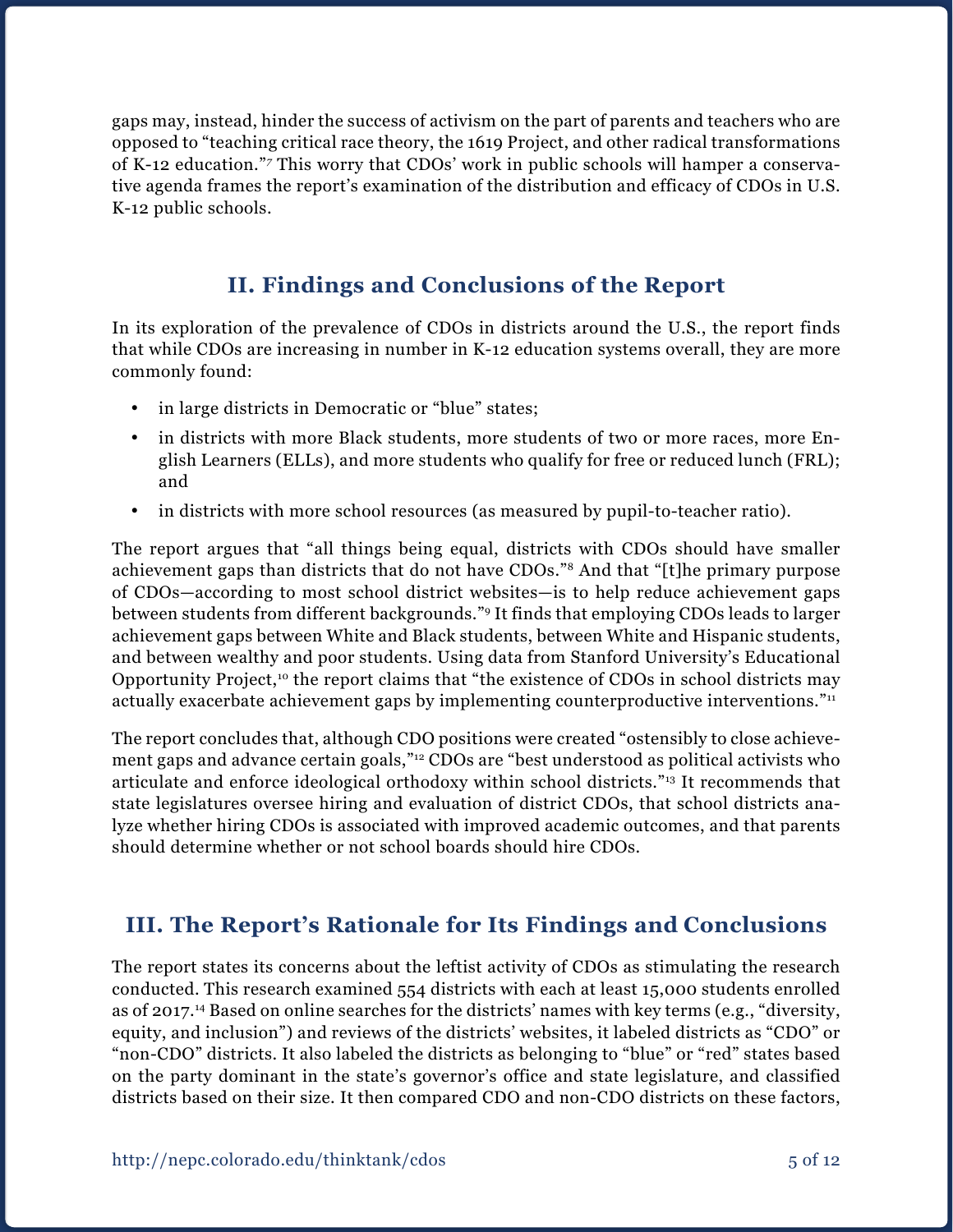finding more CDOs in large districts and in districts located in blue states. A follow-up regression controlling for the "racial composition of the district," "measures of student need," and "resources spent on students" found that a district's size and its location in a blue or red state continued to be associated with whether or not it had a CDO.<sup>15</sup> Noting that "Blue states are 17 percentage points more likely than red states to have CDOs, after adjusting for other observable characteristics," the report concluded "that CDOs are designed, at least in part, to promote ideological goals."16

The report's second set of analyses is based on its claim that the primary purpose of hiring a CDO is to reduce achievement gaps. To do these analyses, the report merged its CDO/ non-CDO variable with student test score data from the Educational Opportunity Project at Stanford University (EOPS). The analyses found greater differences in test scores ("achievement gaps") based on race and student need in districts labeled "CDO" than in those labeled "non-CDO." They also found a very small trend toward those gaps increasing over time. A regression analysis that controlled for district size, political dominance in the state, student need, and resources spent on students found that having a CDO continued to be "significantly and negatively related to both the level and change in white–black achievement gaps."<sup>17</sup>

#### **IV. The Report's Use of Research Literature**

The report did not include nor refer to any existing research that could shed light on its claims.18 Several areas of literature are relevant. Although the research on CDOs in K-12 settings is scant, much has been written about the history and models of the role in corporate, professional organization, and higher education settings.<sup>19</sup> This work indicates that CDOs are not all alike and that their roles are limited by the structure of their organization (i.e., their districts, in the case of K-12 CDOs).20 For example, a "collaborative model" CDO serves in a one-person office with a small support staff, no reporting unit structure, a limited budget, and a narrow span of priorities. This type of CDO is rarely involved in diversity initiatives at ground level. A "unit-based CDO" supervises lower rank DEI officers and collaborates directly with diversity and non-diversity-related offices. A "portfolio divisional CDO" collaborates directly with high-ranking administrators, supervises lower ranking diversity officers, and has a direct relationship with reporting units.21

Thus, some CDOs supervise staff to develop and implement practice informed by attention to diversity, equity, and inclusion (DEI). A vast research literature demonstrates positive student outcomes in K-12 settings when educators employ such practices. <sup>22</sup> Teaching strategies such as asking students to participate in knowledge construction, fostering learning communities, and teaching through students' cultural orientations and experiences have been linked with positive academic outcomes in reading, mathematics, science, and language arts.<sup>23</sup>

Significantly, the report ignores research on the multiple factors impacting student outcomes that would have provided context within which to interpret any possible impact of CDOs on student achievement. Income segregation between school districts and the economic and social inequalities it creates have long been linked to differences in student achievement.<sup>24</sup>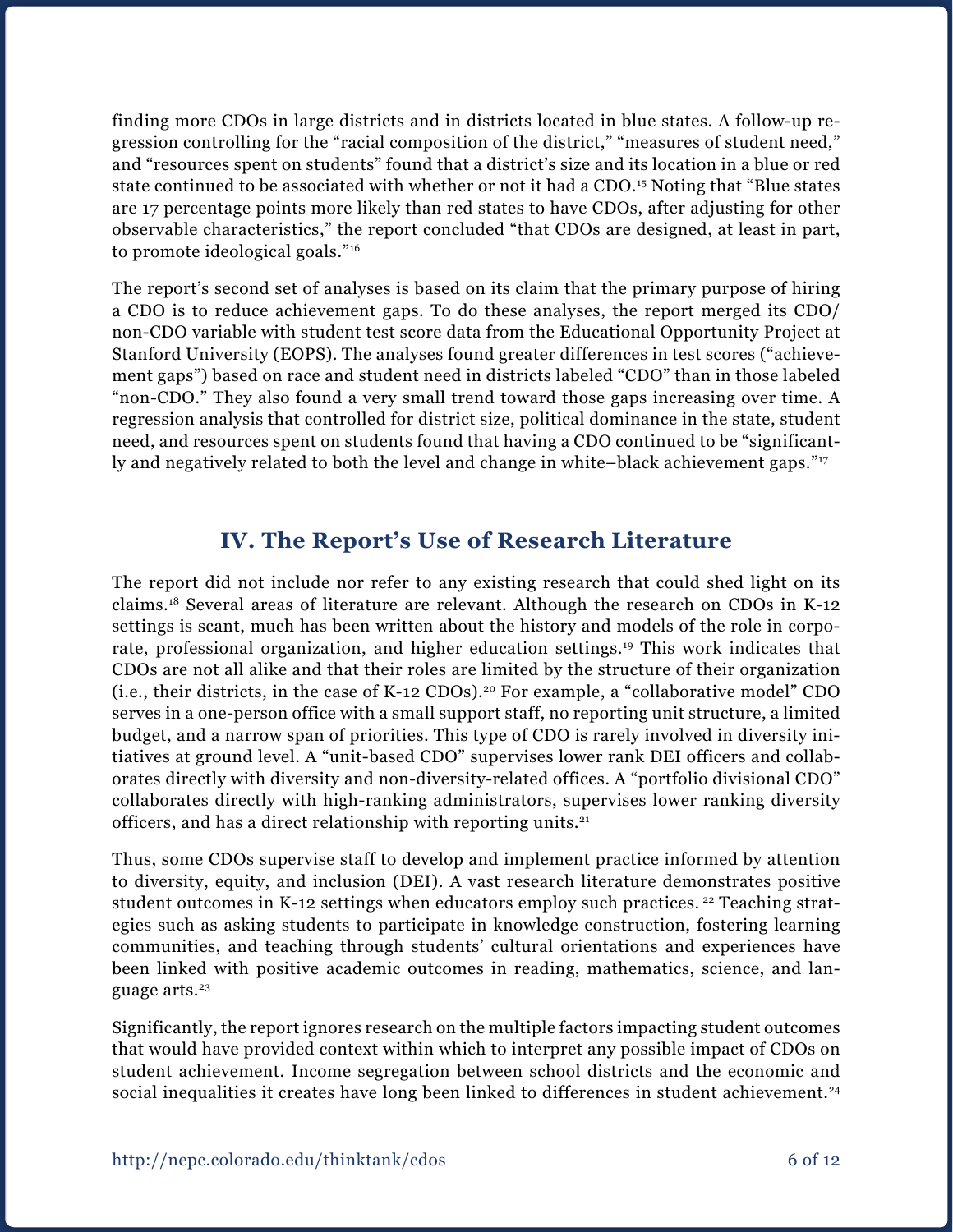In fact, research using the same standardized testing performance data used in this report found that district socioeconomic status (SES) and race are the strongest explanatory predictors of student achievement between and within school districts.25 Other predictors include teacher expectations, family structure, school environment, and stereotype threat.26

### **V. Review of the Report's Methods**

The report uses elementary descriptive statistics and problematic multivariate statistical analyses as the basis for its findings. A significant flaw in its methodology is the poorly conceived variable that aims to distinguish between "CDO districts" and "non-CDO districts." To determine if school districts employed CDOs, simple online searches were conducted for the terms "diversity, equity, and inclusion"; and staff, department, and organizational charts on public school districts' websites were reviewed. Districts that employed CDOs at the time the research was conducted were categorized as "CDO districts" and those that did not were labeled "non-CDO districts." <sup>27</sup> This method does not define CDOs' roles either generally or in the respective districts, or consider whether any of the non-CDO districts employ administrators whose titles do not include the "key terms" but who do, in fact, do diversity, equity, and inclusion work. Nor does it consider why CDOs were hired or their differing roles and responsibilities across districts. All administrators with the word "diversity" in their titles do not necessarily do the same work, have the same responsibilities, or even have the same support of their district leaders.

It is possible that some districts hired CDOs to address equity-related issues other than achievement gaps.28 But is also possible that CDO positions were created in districts where achievement gaps were high to begin with because of higher perceived need in those districts.29 No data is reported on when districts created their CDO positions or the magnitude of achievement gaps when the positions were created.30 By looking only at the distinction between districts with or without CDOs at a given point in time, the report makes inappropriate comparisons.

Another flaw is that the report presents percentages of districts with CDOs in groups based on their enrollment—greater than 100,000, 50,000-99,999, 30,000-49,999, 20,000-29,999, and 15,000-19,999—without explaining or citing research to justify reporting percentages by enrollment size.

To compare achievement gaps between "CDO districts" and "non-CDO districts," the report uses standardized testing performance data from the Educational Opportunity Project at Stanford University (EOPS).<sup>31</sup> It compares CDO districts and non-CDO districts to show unadjusted achievement gaps between White and Black students, White and Hispanic students, and non-poor and poor students. The EOPS website provides average test scores for math, reading, and language for Grades 3-8 students from 2009-2018 and trends in test scores to create an "educational opportunity metric."<sup>32</sup> Nowhere, however, does the current report explain which EOPS test-score data were merged with the school district variable included in the study.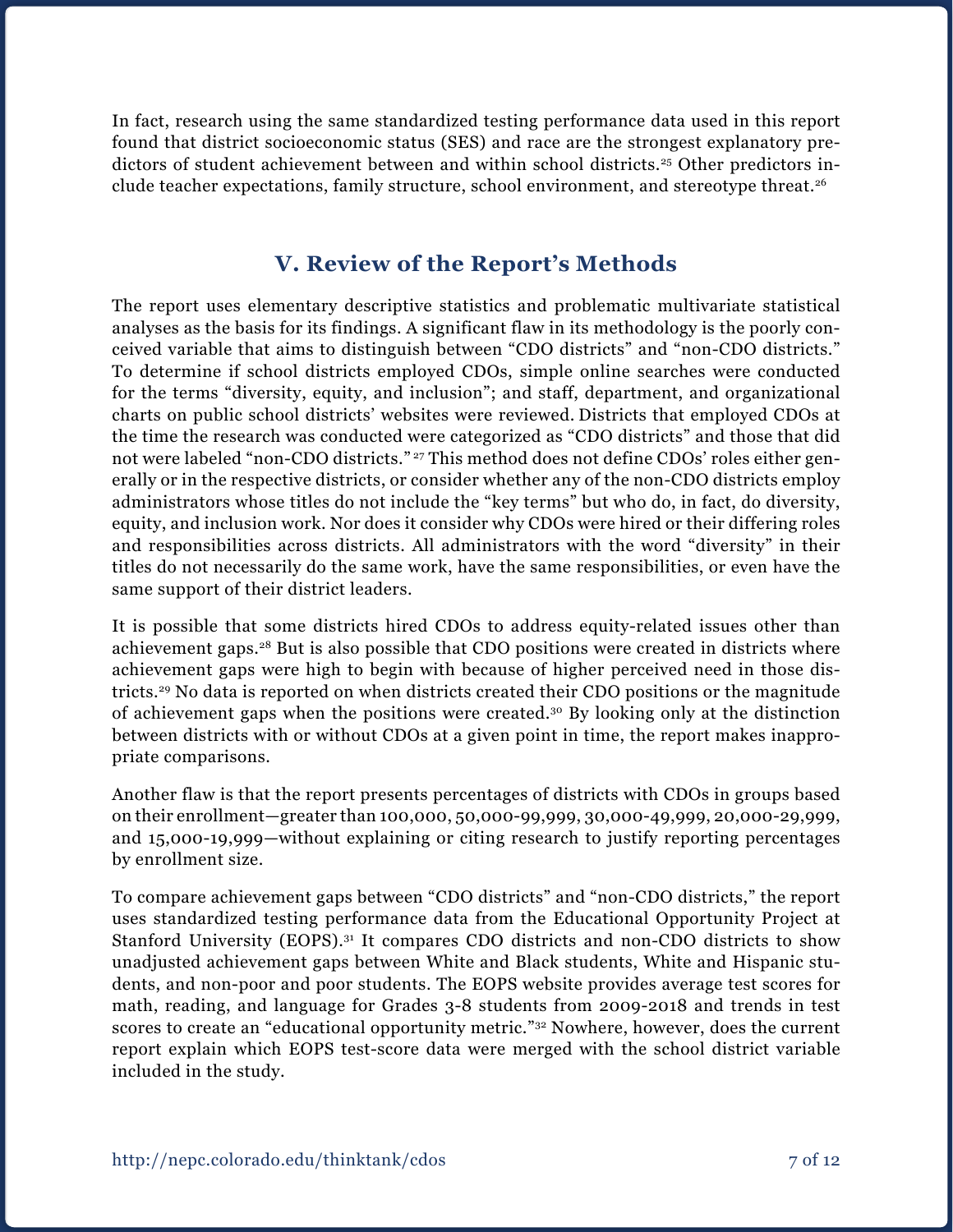### **VI. Review of the Validity of the Findings and Conclusions**

Despite the lack of any evidence that CDOs are responsible for achievement test outcomes or consideration that CDOs have varying responsibilities related to diversity, equity, and inclusion, the report declares that a CDO's primary responsibility is to close the achievement gap on standardized testing outcomes. It uses this assertion as its rationale to run multivariate regression analyses to look for differences between CDO and non-CDO districts.33 It claims that employing CDOs in a district increases the achievement gap between Black and White students, White and Hispanic students, and non-poor and poor students and that, conversely, non-CDO districts have smaller achievement gaps for those groups. By this logic, districts could simply remove their CDOs to shrink their achievement gaps.

However, the report's use of a poorly constructed variable ("CDO district"/"non-CDO district") in its analyses corrupt its findings.<sup>34,35</sup> Further, the report compares achievement gaps based on data from the Educational Opportunity Project at Stanford University (EOPS), yet selectively presents outcome differences as districtwide phenomenon without indicating which EOPS data were used.<sup>36</sup> These flaws invalidate any causal assertions based on the regression conducted. Even without these flaws, the report's findings of growth in achievement gaps from 2009-2018 are miniscule, ranging from .01 to .03—and therefore not meaningful.37

#### **VII. Usefulness of the Report for Guidance of Policy and Practice**

The report claims to analyze the effectiveness of CDOs but fails to do so. Instead, it is an ideological report with significant methodological flaws. It ignores the history, role, and models of CDOs,38 and—even more significantly—the research literature on how standardized testing outcomes are impacted by racial and socioeconomic inequality and discrepancies in household adult education attainment.39 It uses inaccurate variables in its statistical analyses, makes causal assertions that are untenable, and then makes sweeping policy recommendations based on the flawed research. As such, it is not at all useful as a guide for policy and practice.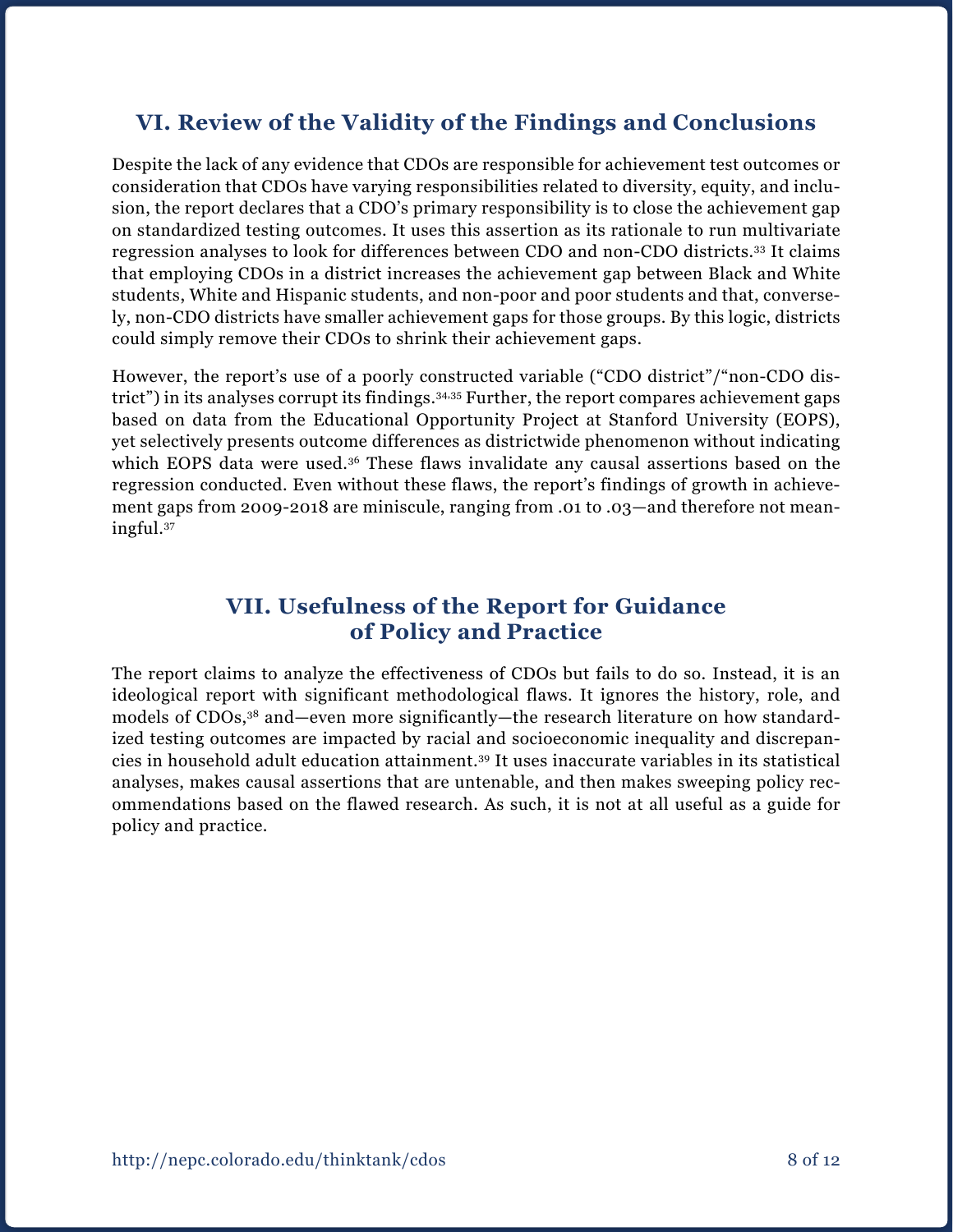#### **Notes and References**

- 1 National Center of Education Statistics, *New report shows increased diversity in U.S. schools, disparities in outcomes.* Retrieved October 28, 2021, from [https://nces.ed.gov/blogs/nces/post/new-report-shows](https://nces.ed.gov/blogs/nces/post/new-report-shows-increased-diversity-in-u-s-schools-disparities-in-outcomes)[increased-diversity-in-u-s-schools-disparities-in-outcomes](https://nces.ed.gov/blogs/nces/post/new-report-shows-increased-diversity-in-u-s-schools-disparities-in-outcomes)
- 2 Wells, A.S. (2020, March/April). Racial, ethnic, and cultural diversity across K-12 and higher education sectors: Challenges and opportunities for cross sector learning. *Change,* 52, 56-61.

 Wells, A.S., Fox, L., & Cordova-Cobo, D. (2016). How racially diverse schools and classrooms can benefit all students. *The Education Digest*, *82*(1), 17-24.

- 3 Metzler, C. (2008). *Defining key emerging competencies of the chief diversity officer (CDO): Historical, analytical, and situational perspectives of a promising leadership role and its organizational significance.* Ithaca, NY: Cornell.
- 4 Williams, D.A. & Wade-Golden, K.C. (2013). *The chief diversity officer: Strategy, structure, and change management* (p. 29). Stylus Publishing.
- 5 Stanley, C.A. (2014). The chief diversity officer: An examination of CDO models and strategies. *Journal of Diversity in Higher Education, 7*(2), 102.
- 6 Harvey, W.B. (2014). Chief diversity officers and the wonderful world of academe. *Journal of Diversity in Higher Education, 7*(2), 92-100.

 Leon, R.A. (2014, June). The chief diversity officer: An examination of CDO models and strategies. *Journal of Diversity in Higher Education, 7*(2), 77-91.

Martinez-Acosta, V.G. & Fevero, C.B. (2018, June). A discussion of diversity and inclusivity at the institutional level: The need for a strategic plan. *The Journal of Undergraduate Neuroscience Education, 16*(1), A252-A260.

Stanley, C.A., Watson, K.L., Reyes, J.M., & Varela, K.S. (2019). Organizational change and the chief diversity officer: A case study of institutionalizing a diversity plan. *Journal of Diversity in Higher Education, 12*(3), 255-265. Retrieved October 22, 2021, from <https://doi.org/10.1037/dhe0000099>

Williams, D.A. & Wade-Golden, K.C. (2013). *The chief diversity officer: Strategy, structure, and change management.* Stylus Publishing.

- 7 Greene, J.P. & James, P.D. (2021, October 19). *Equity elementary: "Diversity, equity, and inclusion" staff in public schools* (pp. 1-2). Heritage Foundation. Retrieved October 22, 2021, from [https://www.heritage.org/](https://www.heritage.org/education/report/equity-elementary-diversity-equity-and-inclusion-staff-public-schools) [education/report/equity-elementary-diversity-equity-and-inclusion-staff-public-schools](https://www.heritage.org/education/report/equity-elementary-diversity-equity-and-inclusion-staff-public-schools)
- 8 Greene, J.P. & James, P.D. (2021, October 19). *Equity elementary: "Diversity, equity, and inclusion" staff in public schools* (p. 8). Heritage Foundation. Retrieved October 22, 2021, from [https://www.heritage.org/](https://www.heritage.org/education/report/equity-elementary-diversity-equity-and-inclusion-staff-public-schools) [education/report/equity-elementary-diversity-equity-and-inclusion-staff-public-schools](https://www.heritage.org/education/report/equity-elementary-diversity-equity-and-inclusion-staff-public-schools)
- 9 Greene, J.P. & James, P.D. (2021, October 19). *Equity elementary: "Diversity, equity, and inclusion" staff in public schools* (p. 8). Heritage Foundation. Retrieved October 22, 2021, from [https://www.heritage.org/](https://www.heritage.org/education/report/equity-elementary-diversity-equity-and-inclusion-staff-public-schools) [education/report/equity-elementary-diversity-equity-and-inclusion-staff-public-schools](https://www.heritage.org/education/report/equity-elementary-diversity-equity-and-inclusion-staff-public-schools)
- 10 The Educational Opportunity Project at Stanford University. Retrieved November 29, 2021, from [https://](https://edopportunity.org) [edopportunity.org](https://edopportunity.org)
- 11 Greene, J.P. & James, P.D. (2021, October 19). *Equity elementary: "Diversity, equity, and inclusion" staff in public schools* (p. 2). Heritage Foundation. Retrieved October 22, 2021, from [https://www.heritage.org/](https://www.heritage.org/education/report/equity-elementary-diversity-equity-and-inclusion-staff-public-schools) [education/report/equity-elementary-diversity-equity-and-inclusion-staff-public-schools](https://www.heritage.org/education/report/equity-elementary-diversity-equity-and-inclusion-staff-public-schools)
- 12 Greene, J.P. & James, P.D. (2021, October 19). *Equity elementary: "Diversity, equity, and inclusion" staff*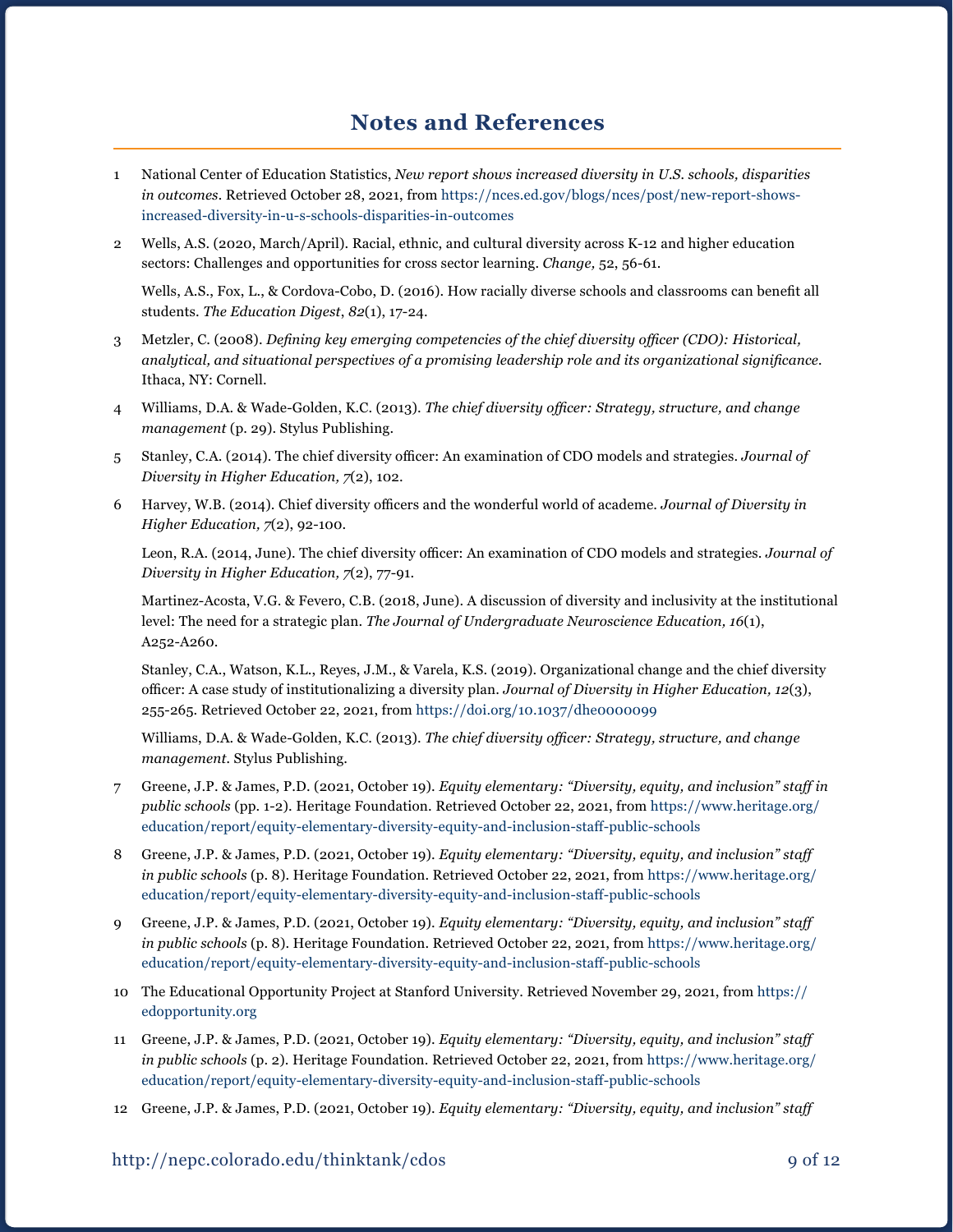*in public schools* (p. 1). Heritage Foundation. Retrieved October 22, 2021, from [https://www.heritage.org/](https://www.heritage.org/education/report/equity-elementary-diversity-equity-and-inclusion-staff-public-schools) [education/report/equity-elementary-diversity-equity-and-inclusion-staff-public-schools](https://www.heritage.org/education/report/equity-elementary-diversity-equity-and-inclusion-staff-public-schools)

- 13 Greene, J.P. & James, P.D. (2021, October 19). *Equity elementary: "Diversity, equity, and inclusion" staff in public schools* (p. 10). Heritage Foundation. Retrieved October 22, 2021, from [https://www.heritage.org/](https://www.heritage.org/education/report/equity-elementary-diversity-equity-and-inclusion-staff-public-schools) [education/report/equity-elementary-diversity-equity-and-inclusion-staff-public-schools](https://www.heritage.org/education/report/equity-elementary-diversity-equity-and-inclusion-staff-public-schools)
- 14 The research used data from the National Center for Education Statistics 2019 Digest of Education Statistics.
- 15 Greene, J.P. & James, P.D. (2021, October 19). *Equity elementary: "Diversity, equity, and inclusion" staff in public schools* (p. 7). Heritage Foundation. Retrieved October 22, 2021, from [https://www.heritage.org/](https://www.heritage.org/education/report/equity-elementary-diversity-equity-and-inclusion-staff-public-schools) [education/report/equity-elementary-diversity-equity-and-inclusion-staff-public-schools](https://www.heritage.org/education/report/equity-elementary-diversity-equity-and-inclusion-staff-public-schools)
- 16 Greene, J.P. & James, P.D. (2021, October 19). *Equity elementary: "Diversity, equity, and inclusion" staff in public schools* (p. 7). Heritage Foundation. Retrieved October 22, 2021, from [https://www.heritage.org/](https://www.heritage.org/education/report/equity-elementary-diversity-equity-and-inclusion-staff-public-schools) [education/report/equity-elementary-diversity-equity-and-inclusion-staff-public-schools](https://www.heritage.org/education/report/equity-elementary-diversity-equity-and-inclusion-staff-public-schools)
- 17 Greene, J.P. & James, P.D. (2021, October 19). *Equity elementary: "Diversity, equity, and inclusion" staff in public schools* (p. 9). Heritage Foundation. Retrieved October 22, 2021, from [https://www.heritage.org/](https://www.heritage.org/education/report/equity-elementary-diversity-equity-and-inclusion-staff-public-schools) [education/report/equity-elementary-diversity-equity-and-inclusion-staff-public-schools](https://www.heritage.org/education/report/equity-elementary-diversity-equity-and-inclusion-staff-public-schools)
- 18 Of the report's 37 citations, 29 are website addresses for school districts with CDOs that are included in their district sample. Its student test score data analysis uses a school district dataset from the National Center for Education Statistics (NCES)'; and standardized test score performance data from the Educational Opportunity Project at Stanford University Two citations reference recent media interviews with current school district CDOs (Arlington, VA and Austin, TX). The remaining four citations include one of the authors' own previous work and three negative news stories about CDOs from conservative media outlets.
- 19 Williams, D.A. & Wade-Golden, K.C. (2013). *The chief diversity officer: Strategy, structure, and change management.* Stylus Publishing.
- 20 Gravley-Stack, K., Ray, C.M., & Peterson, C.M. (2016) Understanding the subjective experiences of the chief diversity officer: A Q Method study. *Journal of Diversity in Higher Education, 9*(2) 95-96. Retrieved November 12, 2021, from <https://dx.doi.org/10.1037/dhe0000012>

Stanley, C.A. (2014). The chief diversity officer: An examination of CDO models and strategies. *Journal of Diversity in Higher Education, 7*(2), 102.

- 21 Leon, R.A. (2014, June). The chief diversity officer: An examination of CDO models and strategies. *Journal of Diversity in Higher Education, 7*(2), 77-91.
- 22 Banks, J.A. (1995). Multicultural education: Historical development, dimensions, and practice. In J.A. Banks & C.A.M. Banks (Eds.), *Handbook of research on multicultural education* (pp. 3-24). New York: Macmillan.

Darling-Hammond, L., French, J., & Garcia-Lopez, S. (Eds.), (2002). *Learning to teach for social justice*. New York: Teachers College Press.

Gay, G. (2000). *Culturally responsive teaching: Theory, research, and practice*. New York: Teachers College Press.

Ladson-Billings, G. (2006) From the achievement gap to the education debt: Understanding achievement in U.S. schools. *Educational Researcher, 35*(7), 3-12.

Villegas, A.M., & Lucas, T. (2002). *Educating culturally responsive teachers: A coherent approach*. Albany: State University of New York Press.

23 George Dover, A. (2009) Teaching for social justice and K-12 student outcomes: A conceptual framework and research review. *Equity & Excellence in Education, 42*(4), 506-524, Retrieved November 10, 2021, from <https://dx.doi.org/10.1080/10665680903196339>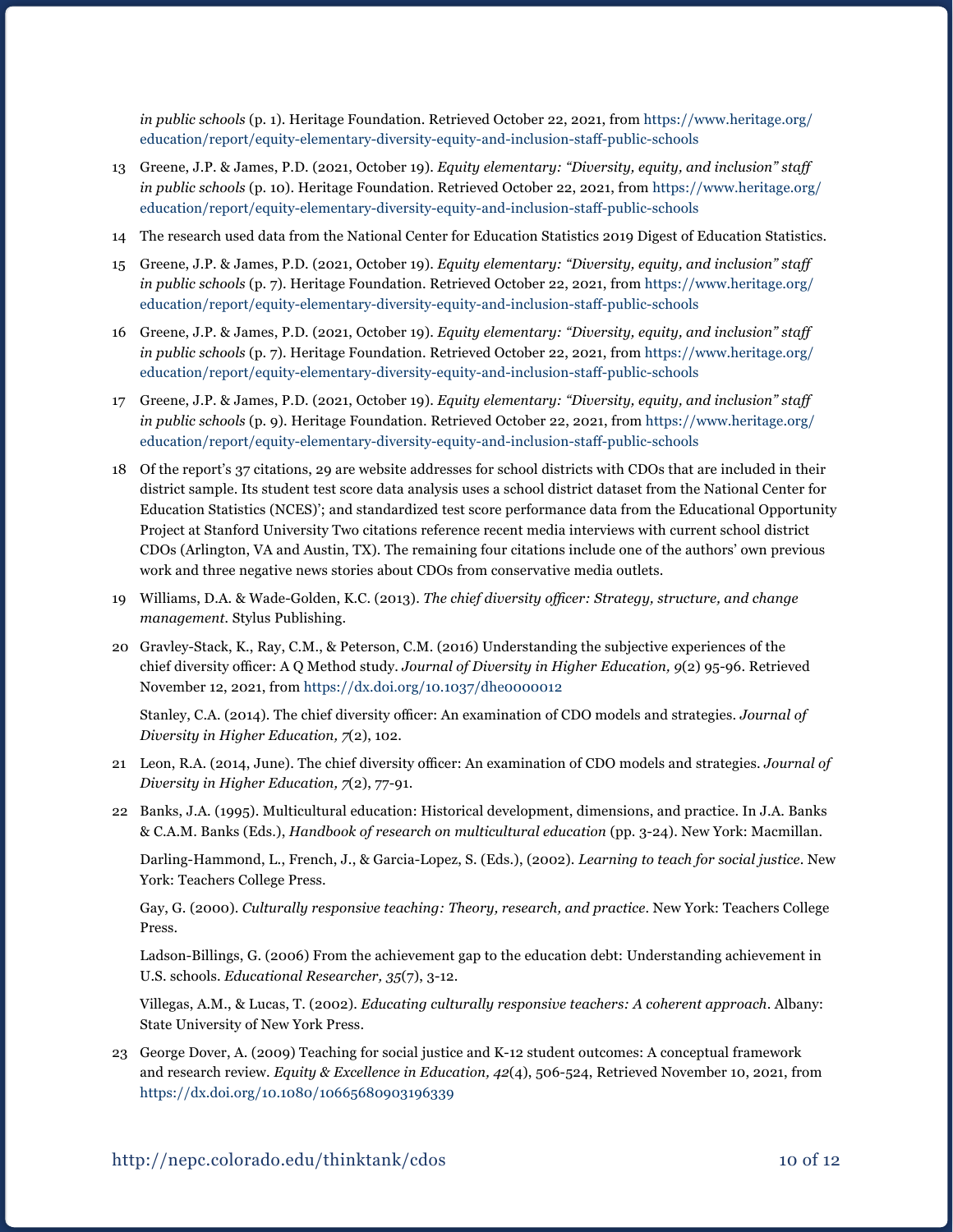Gay, G. (2004) The importance of multicultural education. In D.J. Flinders & S.J. Thornton (Eds.), *The curriculum studies reader, 2nd edition.* Routledge.

24 Orfield, G. & Kornhaber, M.L. (2003). *Raising standards or raising barriers: Inequality and high-stakes testing in public education.* NY: Century Foundation.

Reardon, S.F. (2009). Measures of ordinal segregation. *Research on Economic Inequality, 17*, 129-155.

Reardon, S.F. (2016a). *School district socioeconomic status, race, and academic achievement.* Center for Education Policy Analysis. Stanford, CA, pp. 1-13.

Reardon, S.F. (2016b). School segregation and racial academic achievement gaps. *Russell Sage Foundation Journal of the Social Sciences, 2*(5), pp. 34-57.

- 25 Reardon, S.F. (2016). *School district socioeconomic status, race, and academic achievement*. Center for Education Policy Analysis*.* Stanford, CA, p. 7.
- 26 Hung, M., Smith, W.A., Voss, M.W., Franklin, J.D., Gu, Y., & Bounsanga, J. (2020) Exploring student achievement gaps in school districts across the United States. *Education and Urban Society*, *52*(2),175-193. Retrieved October 22, 2021, from https://dx.doi.org/[10.1177/0013124519833442](https://doi.org/10.1177/0013124519833442)

Jenks, C. & Phillips, M. (1998, September-October). America's next achievement tests: Closing the Black-White test score gap. *American Prospect, 40*, 44-53.

 Lee, S.A. (2018). Family structure effects on student outcomes. In *Parents, their children, and schools* (pp. 43- 76). Routledge.

Steele, C.M. & Aronson, J. (1995). Stereotype threat and the intellectual test performance of African Americans. *Journal of Personality and Social Psychology, 69*(5), 797-811.

27 554 school districts with at least 15,000 students enrolled as of 2017.

National Center for Education Statistics, 2019 Digest of Education Statistics. *Table 215.10 Selected statistics on enrollment, teachers, dropouts, and graduates in public school districts enrolling more than 15,000 students: Selected years, 1990 through 2017*. Retrieved October 28, 2021, from [https://nces.ed.gov/](https://nces.ed.gov/programs/digest/d19/tables/dt19_215.10.asp) [programs/digest/d19/tables/dt19\\_215.10.asp](https://nces.ed.gov/programs/digest/d19/tables/dt19_215.10.asp)

28 Pelham, B.W., & Blanton, H. (2019). *Conducting research in psychology: Measuring the weight of smoke* (5th edition). Thousand Oaks, CA: SAGE Publishing.

Gravley-Stack, K., Ray, C.M., & Peterson, C.M. (2016) Understanding the subjective experiences of the chief diversity officer: A Q Method study. *Journal of Diversity in Higher Education, 9*(2), 95-96. Retrieved November 12, 2021, from <https://dx.doi.org/10.1037/dhe0000012>

- 29 Gravley-Stack, K., Ray, C.M., & Peterson, C.M. (2016) Understanding the subjective experiences of the chief diversity officer: A Q Method study. *Journal of Diversity in Higher Education 9*(2), 95-96. Retrieved November 12, 2021, from <https://dx.doi.org/10.1037/dhe0000012>.
- 30 Pelham, B.W. & Blanton, H. (2019). *Conducting research in psychology: Measuring the weight of smoke* (5th edition). Thousand Oaks, CA: SAGE Publishing.

Gravley-Stack, K., Ray, C.M., & Peterson, C.M. (2016) Understanding the subjective experiences of the chief diversity officer: A Q Method study. *Journal of Diversity in Higher Education, 9*(2), 95-96. Retrieved November 12, 2021, from <https://dx.doi.org/10.1037/dhe0000012>

- 31 The Educational Opportunity Project at Stanford University. Retrieved November 29, 2021, from [https://](https://edopportunity.org/) [edopportunity.org](https://edopportunity.org/)
- 32 The Educational Opportunity Project at Stanford University. Retrieved November 29, 2021, from [https://](https://edopportunity.org/) [edopportunity.org](https://edopportunity.org/)